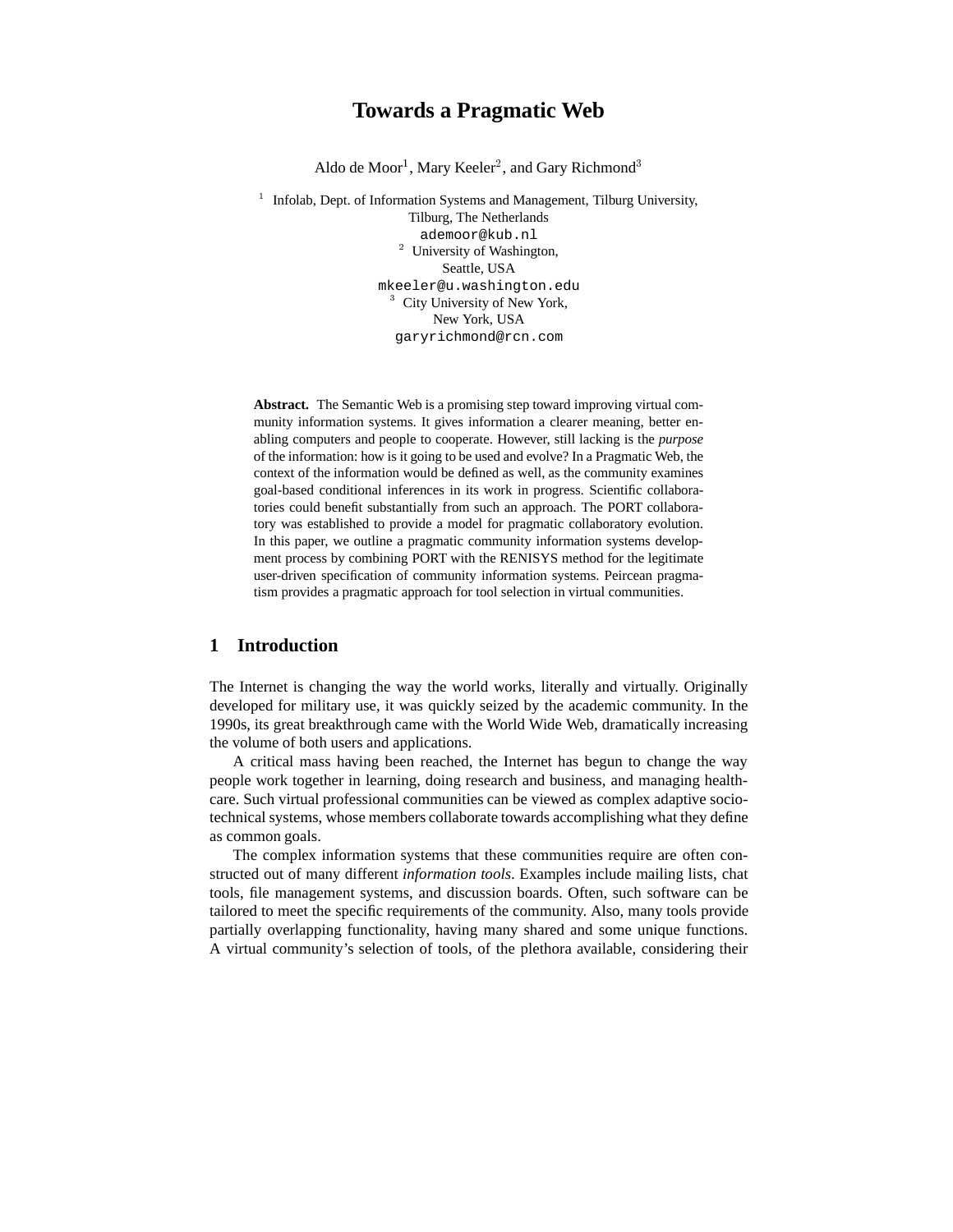growing information needs and rapid technological advancement, is no trivial challenge. Essentially, the software selected must serve both sociability and usability. Sociability concerns social interaction: ensuring that the tools enable social policies that are understandable and acceptable to users and that support the community's purpose. Usability refers to human-computer interaction: ensuring that people can interact and perform their tasks intuitively and easily [8]. The complex and continuous process of sociotechnical change required is so costly, that natural community evolution tendencies are inhibited. Yet catalyzing, directing and even experimenting with change in a virtual community is essential to its continuous viability.

One major difficulty in community information systems development is deciding who should be involved in the development process  $[9]$ . The traditional method – of assigning a software engineer to make a model of the community, selecting some tools, and creating a suitable information system by "self-fulfilling prophesy" – is not sufficient anymore. System evolution is subtle and continuous. Much user experience and tacit knowledge is needed to interpret the requirements, and to produce the actual specifications [6]. Furthermore, such systems are never finished, but rather grow in complexity, as new requirements emerge, and more advanced technologies become available. The members of the communities must therefore play much more active roles in the systems development process than before. Somewhat as in stage direction, they must become self-aware of what is their role, how and when it relates to the roles of others, what is the nature of the tools they need, and how to specify those requirements. For example, an author of an article may report that the process for submitting a paper to an electronic journal is not efficient. The decisions of whether and how to redesign the submission process, however, are made by the editorial board (for workflow steps), and the system manager (for technical features), but not by the author.

Another crucial issue in community IS development is how to direct development efforts: what should drive specification discourse? Goal-directedness is essential for productive virtual communities [8, 11]. This goal-orientation should extend from regular work processes to system evolution. Goals must be modifiable with increasing experience of those in the community, by a continuous process that we might call *goal reflection*. This goal reflection process must be integrated with the community's own information system development effort, if that augmentation is to become more effective and efficient. In Peirce's terms, this form of improvement is pragmatic.

In this paper, we explore how to operationalize community information systems development by viewing it as a process of pragmatic tool selection in a testbed environment. The RENISYS method for legitimate user-driven system specification is one example of a testbed development methodology. It facilitates virtual communities in the formal specification of changes to their socio-technical systems [3, 4].

Peirce identified pragmatism as the logic of abduction. To make the RENISYS method more pragmatic, we add an abductive capability (to formulate hypotheses). We rely on Peirce's insight to formulate some basic pragmatic criteria. The PORT (Peirce On-line Resource Testbeds) collaboratory serves as the case study virtual community in which we describe and develop our approach. PORT is a collaboratory based on Peirce's archived manuscripts, and is dedicated to apply his principles of inquiry, experimentally, in its collaboratory development. In both process modeling and tool development,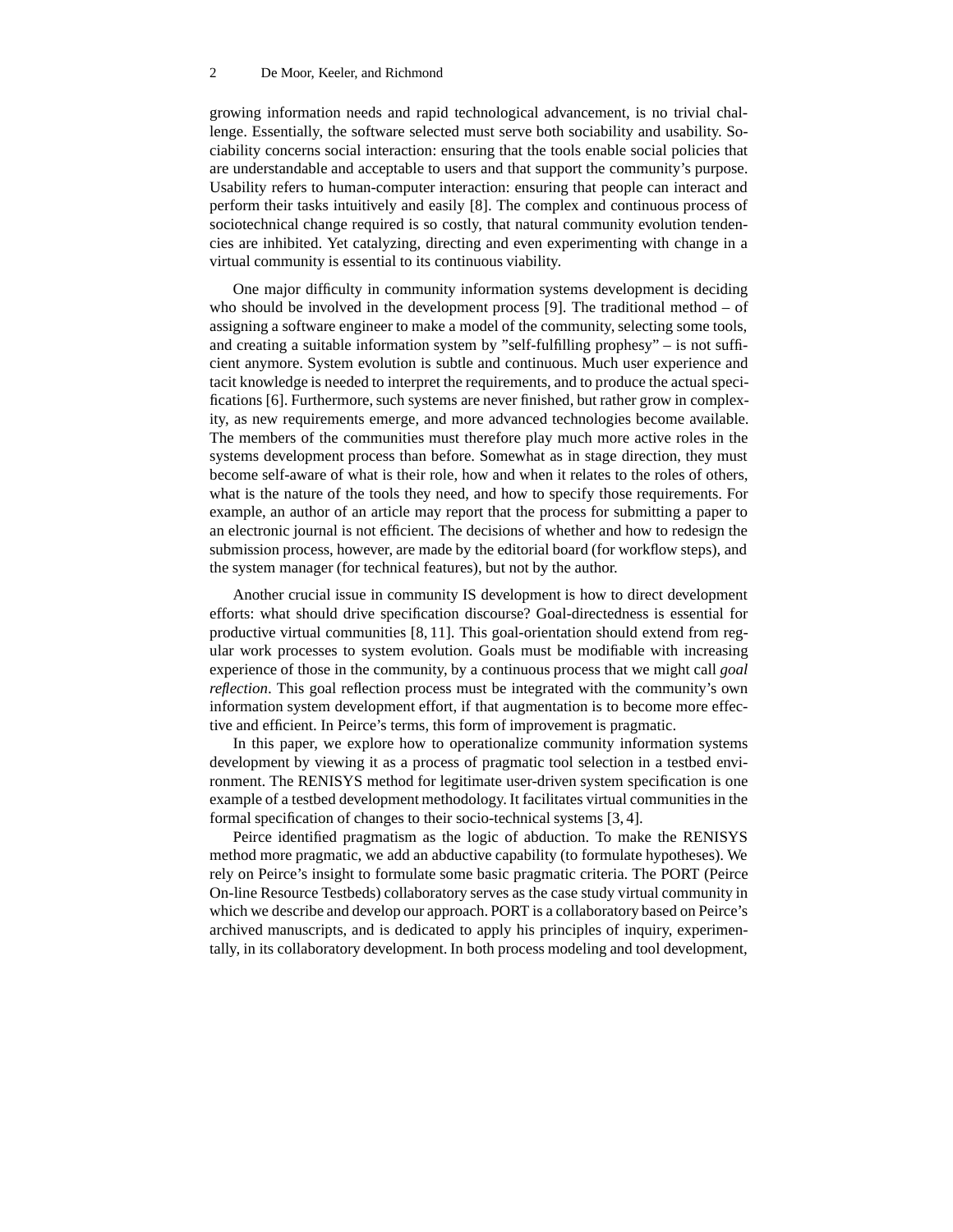PORT has ties with the Conceptual Graphs community. We use conceptual graphs as the knowledge formalism, because they are well suited to model evolving knowledge structures of different levels of detail.

# **2 Towards a Pragmatic Web**

Much valuable work is currently being done on the Semantic Web<sup>1</sup>. This is an extension of the current web in which information is given well-defined meaning, better enabling computers and people to work in cooperation. Technologies like XML enable the structured description of meta-information of web page elements. On top of that, the Resource Description Framework (RDF) allows for making specifications that provide a lightweight ontology system to support the exchange of knowledge on the Web<sup>2</sup>. This addition of semantics to web data prepares the way for software agents that collect Web content from diverse sources, process the information and exchange the results with other programs [1].

Enthusiasts think that "The Semantic Web, in naming every concept simply by a URI, lets anyone express new concepts that they invent with minimal effort. Its unifying logical language *will enable* these concepts to be progressively linked into a universal Web." [1] (our italics). This view seems to take for granted that a semantic language by itself will somehow take care of knowledge and community evolution. Admittedly, the Semantic Web is a necessary step from the syntax (HTML) level to the semantics (meaning) level. However, still one crucial level is lacking: that of pragmatics: what is the *purpose* of the information? How do we use it?

To determine the context of use of the information is not trivial. For example, let us take a look at the scientific publication review process. At the semantic level, the review process can be precisely defined: there are draft documents, reviewers, review reports, editorial decisions, notifications to authors, etc. However, many differences exist between review processes. Some are open, in the sense that reviewers know the authors' names, others are blind. In some there is a discussion among reviewers, in others only the editor sees the review reports. With a new journal, deciding correctly on these details is essential. These specification knowledge decisions cannot be left to software agents. They do not belong at the semantic level, but at the pragmatic level.

In most community information systems development, these choices are left to informal decision making and change processes. We are entering an ever more rapidly changing world, with a continuous introduction of new information technologies. Ensuring that the purpose of communities is reflected in the design of their socio-technical systems cannot be left to chance. To put it more strongly, significant improvement requires a long-term, pragmatically guided process of whole-system evolution, in which human and technological systems are calibrated together [5]. If such pragmatic aspects are systematically addressed, web-based community information systems should be much more useful.

Summarizing, we think that the Semantic Web is a necessary, but not a sufficient condition for satisfying the needs of today's virtual communities. We therefore also

 $1$  http://www.w3.org/2001/sw/

<sup>2</sup> http://www.w3.org/RDF/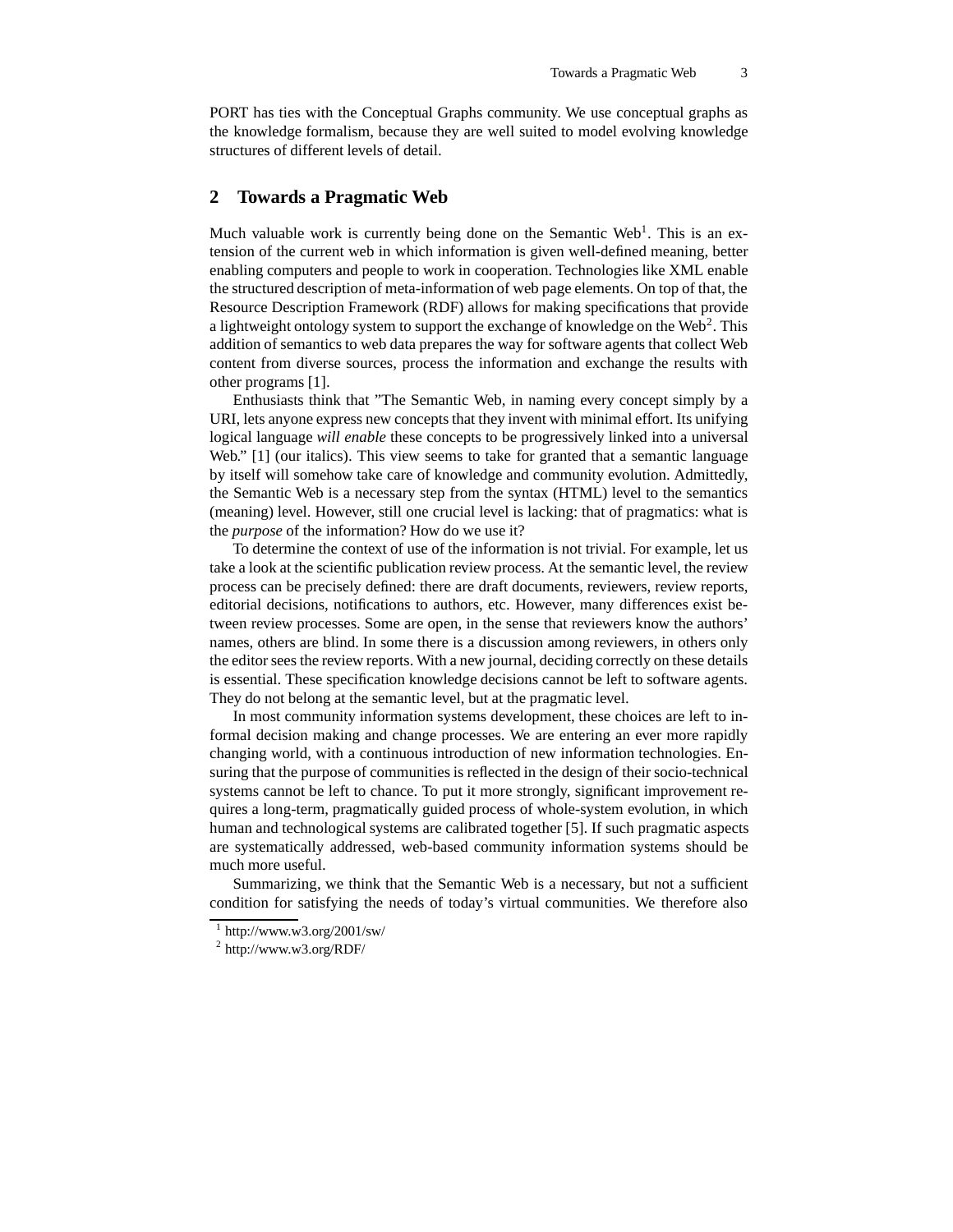propose the development of the Pragmatic Web. In this web, essential pragmatic processes are carefully defined and automated where possible. In this way, human beings can focus on their unique qualities of creative thinking, balancing options, and wisely using their unlimited supplies of tacit knowledge.

How to operationalize pragmatic aspects? How to use them in more effective community information systems evolution? In this paper, we present an approach that may help to pave the way to the Pragmatic Web.

# **3 PORT: Peirce On-Line Resource Testbed as a Model Collaboratory**

William Wulf first conceived collaboratories "to accelerate the pace and quality of discourse and broaden the awareness of discovery" [1]. In collaboratory operation, useroriented rapid-prototyping testbeds support partnerships between users and technologists to explore the utility of any technical approaches by which the scientist user community might take advantage of emerging technologies in support of the growing need for effective collaboration. With the creation of digital archives worldwide, and the subsequent development of intellectual resources based on these artifact sources, testbed partnerships should find a critical role in collaboratories for such digital resource development. The Peirce On-line Resource Testbed (PORT) collaboratory is conceived to be a model digital resource collaboratory, in which participants can jointly study an archive of digitally imaged artifacts, while they study their own needs for technology to augment that collaborative research.

PORT, as an effective operating model, can demonstrate the advantages of testbedbased resource development in fundamentally improving the efficiency of human-human (user-technologist) interaction to make possible more effective development of both technology augmentation and human uses of that technology. Technological advancements will not be effective without evolution in the conduct of testbed participants, by self-critical awareness and habit change.

PORT has a number of interrelated objectives:

- **–** to integrate knowledge processing tools and demonstrate how they can improve the establishment of effective testbed partnerships between users and developers in collaboratory operation.
- **–** to demonstrate the effectiveness of knowledge processing tools as interfaces for efficiently creating digital resources, by developing a collaboratory model based on content (Peirce's philosophical manuscripts archived at Harvard's Houghton Library).
- **–** by increasing efficient access to Peirce's work in knowledge representation and theory of inquiry, to improve the theories and methods of knowledge science, in a continuing program of research to augment the operation of collaboratories as interdisciplinary "communities of inquiry" for international resource development, learning, and research.
- **–** to apply the testbed method in monitoring the ever-advancing limits of knowledge processing technology, which must be watchfully instituted in a manner that truly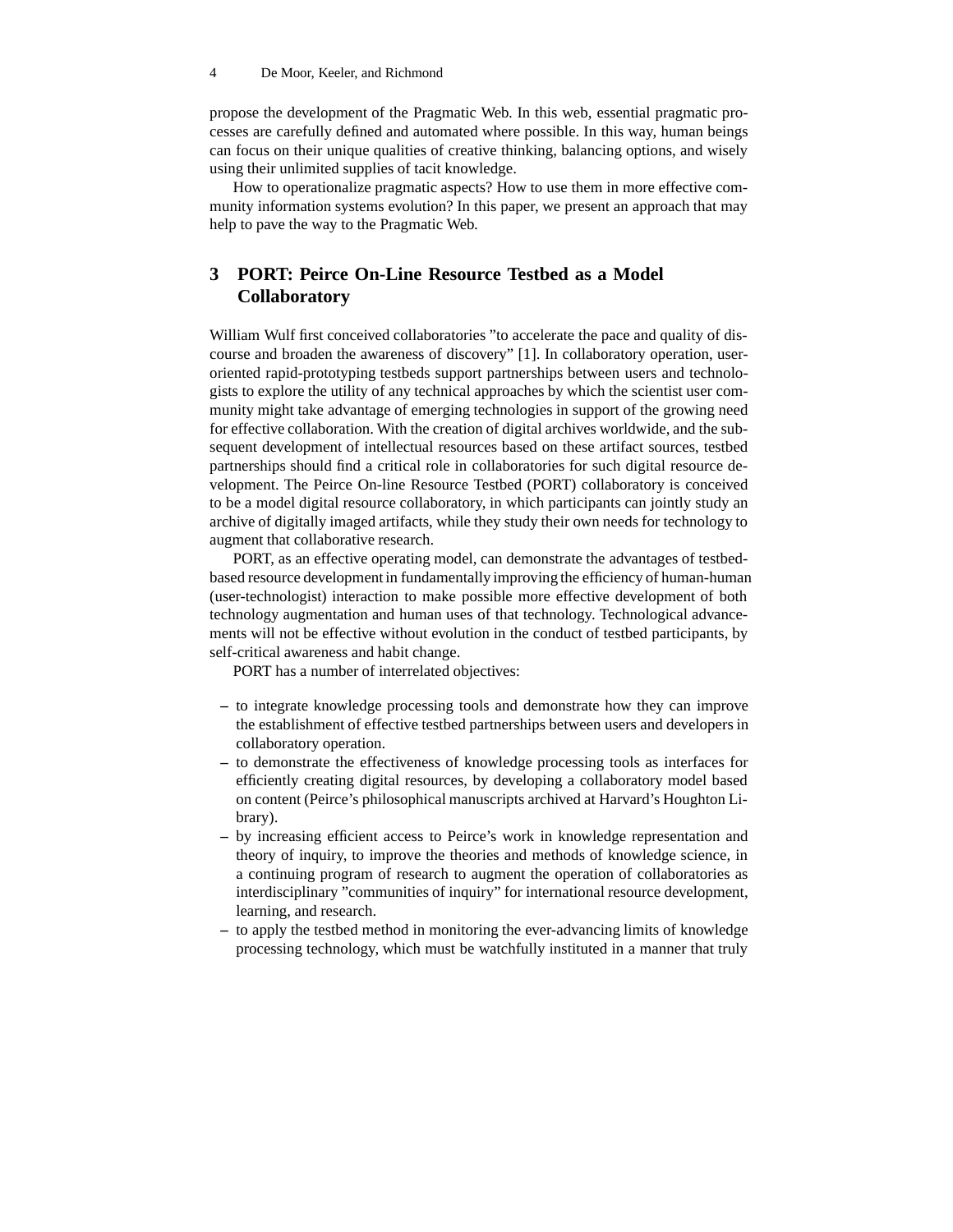augments, not simply tries to replicate and replace, human inference by knowledge processing.

Collaboratory operation requires: (1) system architecture and integration to explore ways that people and machines can use component technologies most effectively, (2) a research program to study the conditions required for collaboration, and (3) useroriented rapid-prototyping testbeds, to understand the impact of technologies used. Testbeds must give users the interface by which to monitor how the integration of new functions in their system of operation might improve their work, enabling them to take more critical control. Knowledge science research in Conceptual Graph theory has begun to establish the formal basis for such pragmatic integration, but now requires the testbed method to carry out a pragmatic program of continuing analysis, testing, and development of tools.

Knowledge science's continuing challenge is to distinguish which inference processes in knowledge representation require human intelligence and which are better served by the computer's automation capabilities. Beyond effective partnerships between human and machine intelligence in any particular context of operation, the ultimate challenge–of better human-to-human partnerships–will require human-computer interfaces by which to observe and collaboratively contribute to conceptual evolution as it progresses. Because the operation of effective partnerships must respond to the inevitably continuous change in technology and user needs, knowledge science research can employ testbeds as the pragmatic method in a semiotic research program to investigate the conditions required for effective technological augmentation to occur.

According to Peirce's pragmatism, our natural cognitive urge to conceptualize, form habits of thought, or "automate behavior" in routines and tools must be checked by our discriminating sensory capability, through pragmatic conduct that continually conceives and tests these ideas for validity and reliability by observing their implications in experience. To establish self-critical control in human-computer "partnerships," knowledge scientists must represent in relational detail any functions to be automated, making it possible to observe conditional dependencies that define goal-directedness. As explained in [7], Peirce's general theory of knowledge representation, communication, and learning (or semiotic) explains inquiry as a continuing collaborative argument with premises, conclusions, and an account of the interpretational procedure to reach judgments from the evidence. His pragmatic (or methodological) caution asserts that judgment should proceed heuristically–not algorithmically, by unexamined authority or habit of mind. Any judgment established by a community of inquirers may well be mistaken. A critical editorial function must track the conceptual relations among individual interpretive reports, to identify possible emerging patterns of thought as hypotheses to be tested in the community by re-examining evidence. Facts may be considered more-or-less confirmed judgments, but their meaning or implication must be regarded as always in the future. In testbed operation, even application tools and systems can be treated as hypothetical conjectures (in terms of conditional statements).

The scope of Peirce's theory explains the continuity of inference from its most algorithmic form (machine) to its most analogic form (human). His pragmatism, as the conduct of inquiry implied by his semiotic, describes the self-critical practice or procedure required for successful collaboratory operation. As the conduct implied by his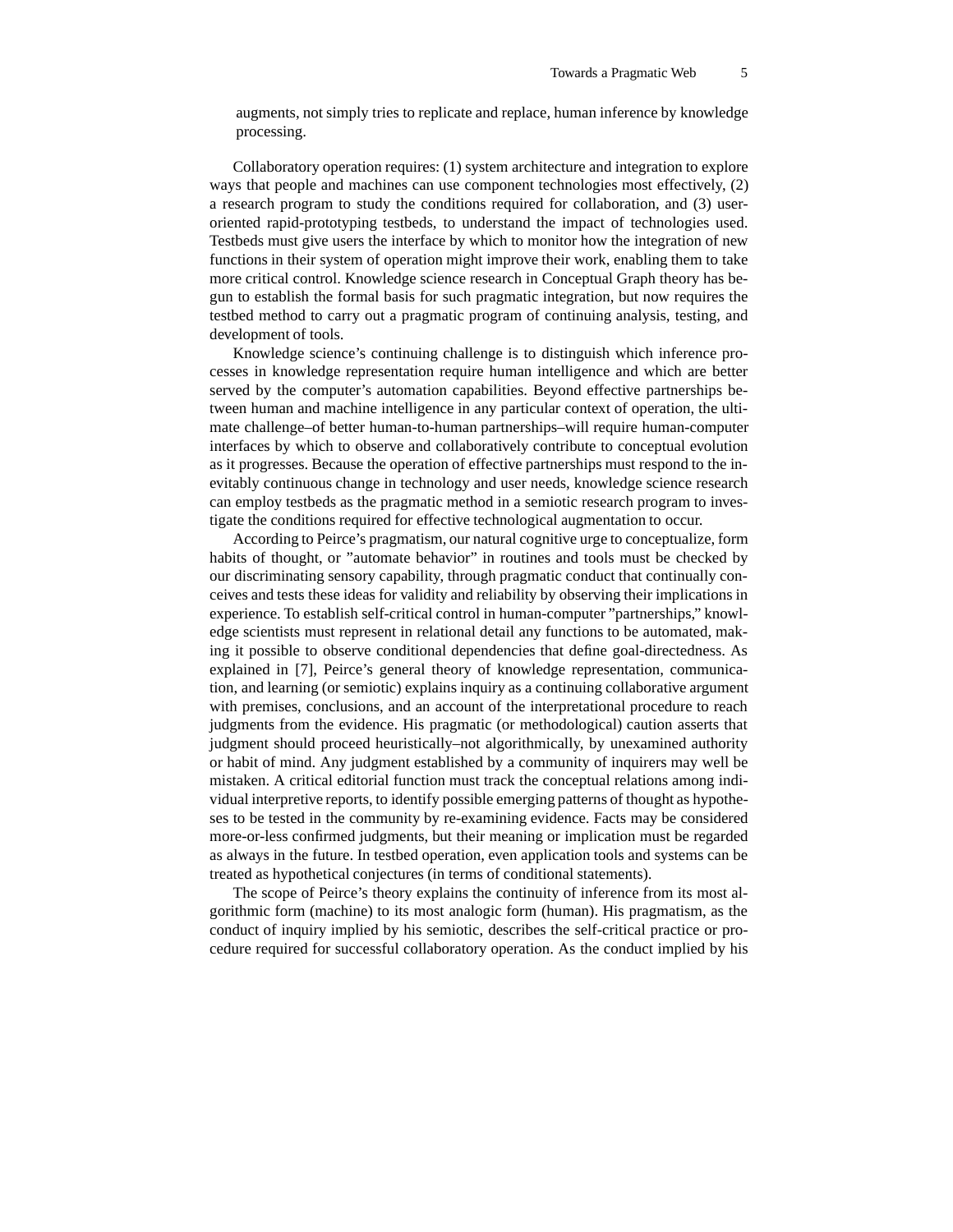theory, pragmatism is the exercise of self-critical control–or learning by continuing to test representations for their effectiveness, never considering them final or complete. His philosophical perspective encourages us to investigate the conditions necessary for meaning to grow as knowledge, and his pragmatism instructs us to continue this investigation indefinitely. Testbeds can be developed as the pragmatic method for observing, comparing, and judging competitive efforts in network application technology development, in an evolving Pragmatic Web.

Peirce's logical analysis of the conduct of inquiry as creating, testing, and validating representations has three stages (abduction, deduction, and induction) which account for the effective formation of intellectual concepts as theoretically explained by semiotic and conducted according to pragmatism. Zeman traces the process:

"[Abduction is] educated hypothesis-formation which proposes initial organizations of figure in the problematic field. Deduction enters in a mediating way, drawing out the consequences of the abductive hypotheses. And induction consists in the return to experience which aims at confirming or refuting those hypotheses by seeing whether the deduced consequences hold or not [13]."

Peirce proposed pragmatism as the logic of abduction. In PORT development we plan to integrate RENISYS and develop it for our collaborative tool selection operations, beginning at the stage of abduction.

Our ultimate concern in developing a pragmatic-testbed method is not just to establish consensus that would simply resolve diverse opinions, but to reach provisional ageement about interpretations that could then continue to be tested and modified in further experience. In testbeds, we can cultivate the habit of maintaining provisional views of our judgments by self-critically examining the actual and possible outcomes of implementing them, integrating as many means of representing those implications as we can create "tools" to do so.

PORT participants must learn to operate with a dynamic set of modular, userinitiated processes, including those that modify other processes. In the testbed context, integrated communication facilities must enable them (1) to report (and demonstrate) their project experience and results efficiently, (2) to track similarities and differences among requirements and techniques offered and their test results, and (3) to conceptually-map the progress of their work, with respect to other testbed members. To operationalize the testbed development process, we first summarize our view on the pragmatic inquiry process.

#### **3.1 The Pragmatic Inquiry Process**

Inquiry becomes science when self- and hetero-criticism finally results in a methodeutic for reaching consensus that is congruent with reality. Experimental science remains the prototype of this manner of what Peirce called "fixing our beliefs," in the present context, arriving at consensus in a matter of importance to the collaboratory. While a.personal judgment is not criticizable yet, given a personal history of the matter it blends subtly into "guesses", hypotheses, abductions about what some phenomena might mean so that finally a compelling hypothesis is formulated to be considered by the community. Deduction then would be what would necessarily follow if this hypothesis is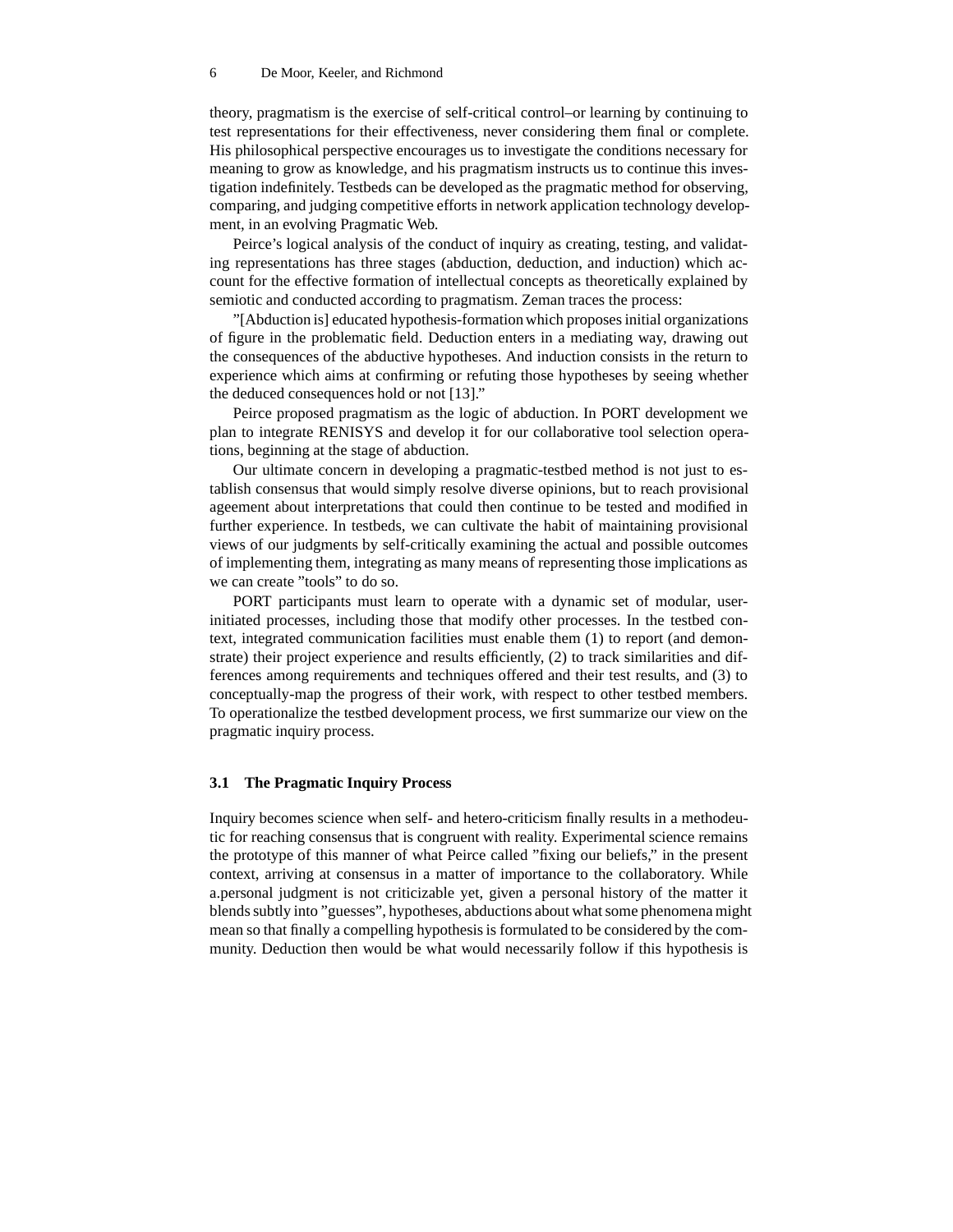correct, the concern being to devise experiments for testing the hypothesis. Finally, induction is the actual experimental testing to determine to what extent the hypothesis conforms to reality.

The pragmatic inquiry process therefore goes as follows:

- **–** Abduction: Abduce values, goals, tools, possible sub-projects, etc. in the form of hypotheses. What hypotheses ought to be entertained at PORT? The Peircean answer might include such notions as: those that are most natural to it, that are doable, that seem likely to create habits of value to the project, to individuals involved in it, to the community, etc. All this ought to conform to an "economy of research" so that all - including and especially human - resources are used optimally. Naturally when one considers that for PORT we may be abducing goals, values, purposes, desiderata, projects, tools for facilitation etc. for an entire community this can in no way be seen to be a simple task. Also, since abduction seems to be an essential individual thing, how do we decide what is of value to the community?
- **–** Deduction: Establish the means for realizing them, establishing habits of conductincluding testbed experiments– that would follow if the abduction were true, that is to say, of value to the collaboratory.
- **–** Induction: The experiment is made, and the results are analysed in terms of the extent to which the abduction has been validated by the experiment. Of course those goals, values, tools, etc. that are validated will require further abductions as to how they can be best used by the collaboratory.

# **4 Operationalizing Pragmatic Testbed Development**

In this section, we describe our approach for pragmatic testbed development. Sect. 5.1 outlines the RENISYS method for the legitimate user-driven specification of community information systems. Sect. 5.2 explains how this pragmatic testbed development process can be operationalized in the RENISYS context.

#### **4.1 Making RENISYS More Pragmatic**

Starting point for the pragmatic development of community information systems development is to model their evolution. RENISYS (**RE**search **N**etwork **I**nformation **SY**stem **S**pecification) is a method for legitimate user-driven system specification, which allows members of goal-oriented virtual communities to model and support the evolution of their socio-technical system

RENISYS currently contains four main components: (1) an *ontological framework* describes the entities necessary to describe evolution in virtual professional communities; (2) *conversations for specification* allow specification changes to be made by users playing well-defined specification roles; (3) a system of *composition norms* is used to calculate which users can legitimately initiate, execute, and evaluate specification changes; (4) a *functionality matching* metamodel and process can be used to describe tool selection in virtual communities.

In this paper, we do not focus on these components of the RENISYS method. They have been explained in considerable detail previously, e.g. [3, 4]. Instead, we focus on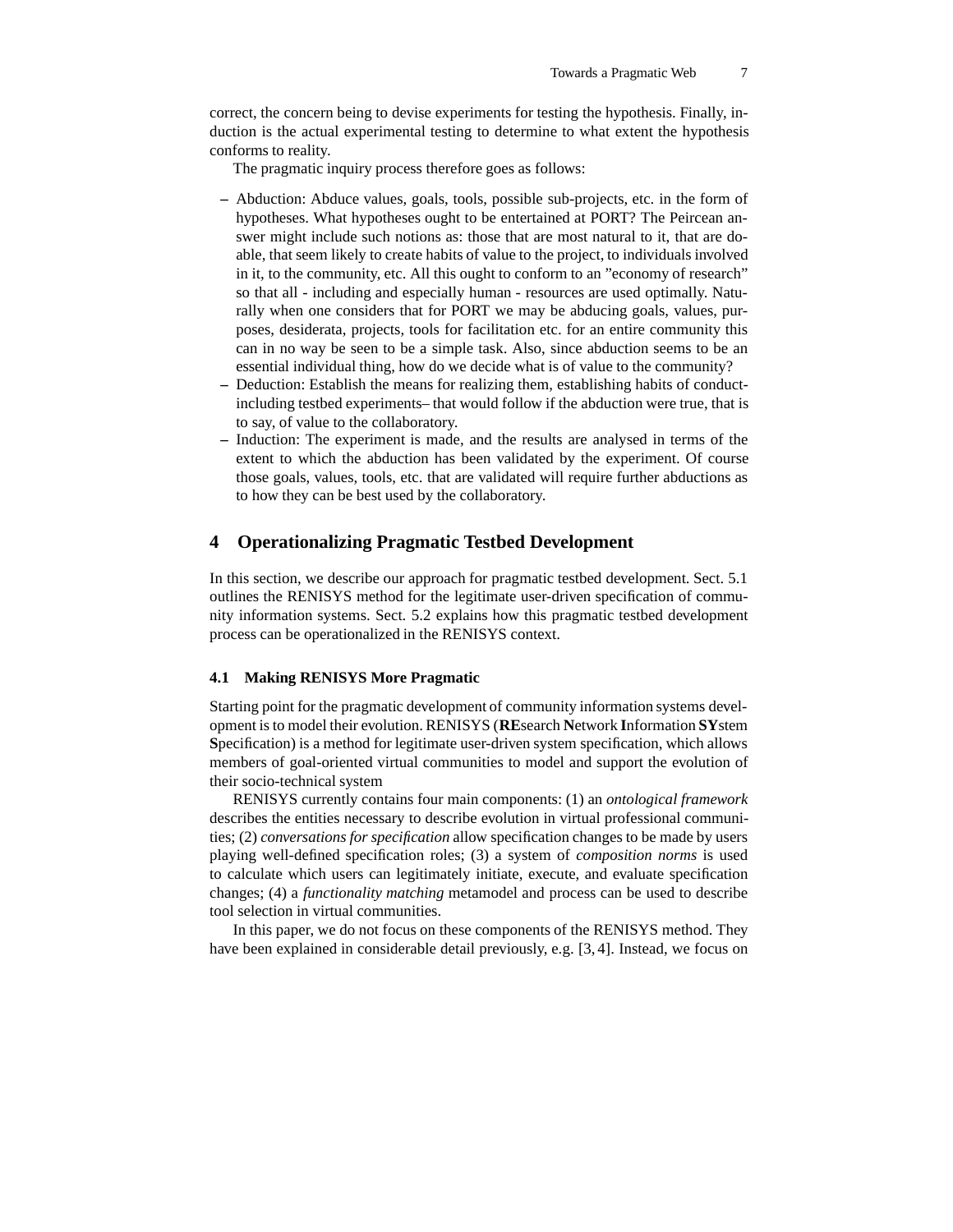developing an extension of the pragmatic inquiry process, as it could be implemented in this, or similar community information systems development methods.

The virtual community's structure, operations, and evolution are modelled as knowledge definitions, based on the RENISYS ontologies. The structure of these ontologies and the possible definitions is not relevant here, as we focus on the *meta-*level in which they are reflected upon. For the interested reader, the ontologies and possible knowledge definitions are explained in [3].

Despite its capabilities, RENISYS cannot operate truly pragmatically for improving a community's capabilies to define, learn, and organize their work. While knowledge definitions are acceptable, they are not optimal. The driver of change is still an "individual user facing a breakdown" mechanism. Most significantly, no explicit process provides for users to experiment with technologies, which is essential because the operation of tools in realistic work settings cannot be fully predicted, and must be identified by actual use in those settings. A systematic meta-improvement process needs to be added to make community evolution more effective and efficient. One theoretical approach that offers guidance in designing that improvement process is Peirce's pragmatism, in particular his pragmatic inquiry process.

There are several ways in which RENISYS could benefit from the pragmatic inquiry process. First, the main driver of change in RENISYS was individual users becoming aware of breakdowns. Now, specification processes can also be triggered because of other, more sophisticated pragmatic reasons. Second, in the old version of RENISYS, only a primitive definition change process was supported. Once a definition has been accepted, there is no follow-up. With the pragmatic inquiry process, alternative definitions for the same problem can be developed, tested, and monitored.

In this paper, we add a new type of knowledge definition, *hypothesis definitions*, and show how to use them to select which knowledge definitions to investigate in the RENISYS conversation for specification, using a Peircean pragmatic inquiry process. Benefits are that specification processes can be triggered for more sophisticated pragmatic reasons than work breakdowns and that monitoring definition and implementation processes becomes more manageable.

#### **4.2 Case: Link Classification in PORT**

To illustrate how to operationalize the pragmatic testbed development process, we use real events from the PORT case.

In July 2001, work started on a community information system for PORT. CommunityZero is a provider of free platforms for virtual communities, and the PORT@Home web site was established<sup>3</sup>. One initial activity to support was the classification of links related to the various discussion topics in PORT: the idea was to have users submit links, after which they could be classified and stored, developing a dynamic link archive accessible to all members. Besides the PORT@Home web server, a workspace was created in the BSCW file management tool<sup>4</sup>, for the purpose of storing PORT material.

<sup>3</sup> http://www.communityzero.com/port

<sup>4</sup> http://bscw.gmd.de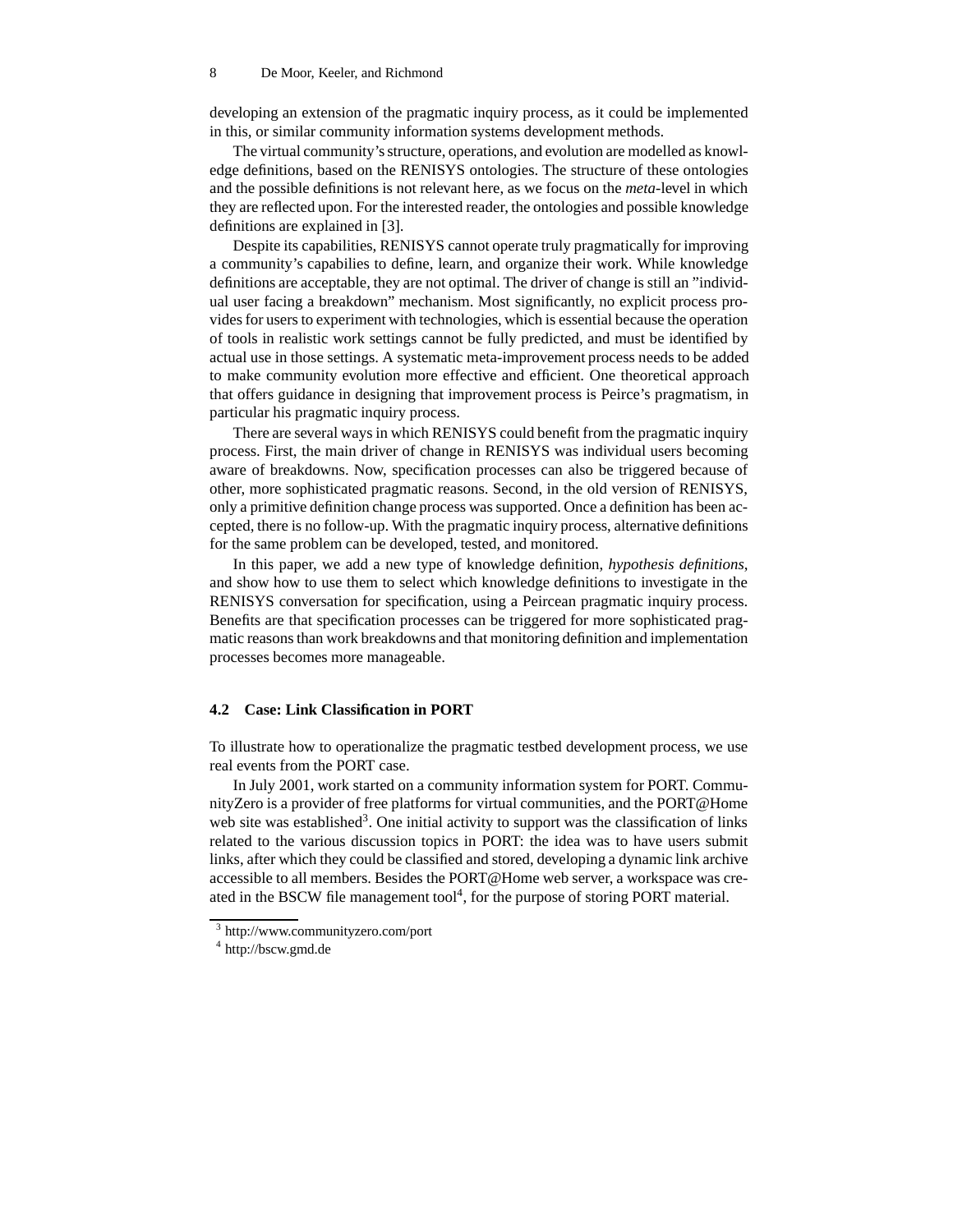Initially, there were three users, the authors of this paper. Once established, the following evolution of the link classification system took place.

- 1. The initial idea was to develop a link classification system. All users agreed on this broad goal.
- 2. User #1 (the system manager) then implemented this system partially on the BSCW server (where the actual links plus their descriptions were stored), while the classification/indexing was done on the PORT@Home server, forcing users to move back and forth between both sites.
- 3. User #2 did not think that placing the links on a different server than PORT@Home was right and proposed to put the links where their indices were, abandoning the BSCW tool for this purpose.
- 4. User #1 agreed with his objections of it being user-unfriendly, but in his role as system manager objected to changing the status quo: BSCW, being on a university server is securely backed up, while PORT@home is hosted by a potentially unreliable commercial provider.
- 5. The issue was not really settled yet, and temporarily put on hold.

**Hypotheses** In RENISYS, two main categories of concepts are distinguished: *entities*, modelling the socio-technical system, and *definitions*, used to describe and reason about this system [3]. We now add a subtype of the definition concept: the *hypothesis*. Two subtypes of hypothesis are *proposed hypothesis* and *tested hypothesis*. A tested hypothesis either has *failed* or has been *successful*.

Note that in the following the definition referents are informal to save space. The real underlying graph representation of, for instance, the "Use some tool to support link storage process" referent in h1 would be the following formal definition of a *required implementation-definition* [4]:

```
[State: [Req_Impl: #165] -
  (\text{Inst}) \rightarrow \text{Total}(Obj) -> [Workflow_Mapping: #123] -
      (Part) -> [Store_Link]].
```
So, how to define hypotheses? An initial attempt at definition is presented next.

```
[Prop_Hyp: "Use some tool to support link storage process"] (h1)
[Succ_Hyp: "Use BSCW to support link storage process"] (h2)
[Failed_Hyp: "Use PORT@home to support link storage process"] (h3)
```
However, h2 is only succesful, and h3 only a failure from a security perspective as well as User #2's point of view. From a user-friendliness perspective and both User #1 and User #2's point of view, however, h2 is a failure, and h3 a possible success, which could be tested.

Thus, the representation pattern used for h1-3 is too primitive. At least, a user's point of view and some effectiveness criterion must be added to it. The general definition of a hypothesis becomes: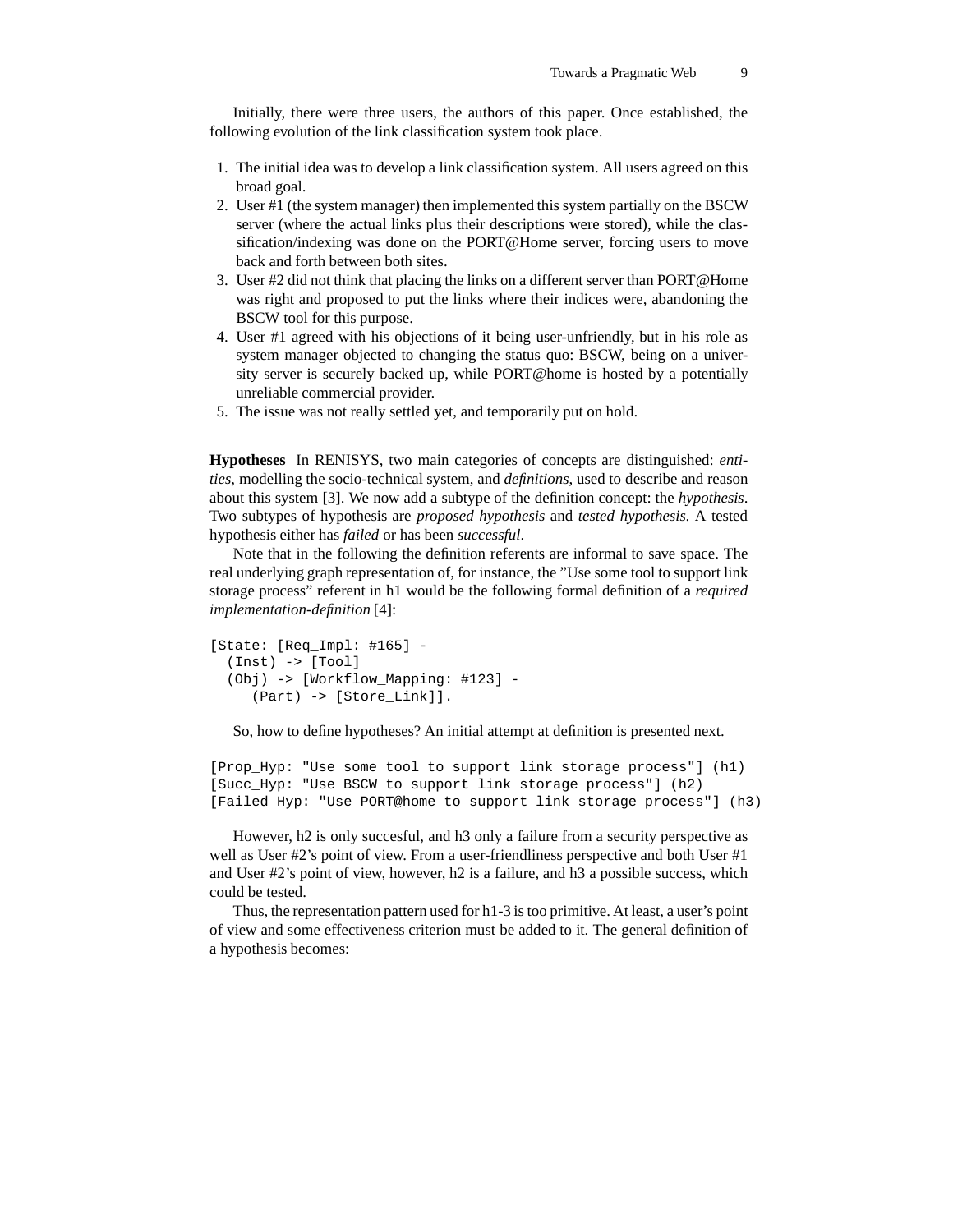```
[Hypothesis: [Definition] -
   (Agnt) -> [User]
   (Chrc) -> [Criterion]].
```
The hypothesis-related part of the ontology for this community thus is:

```
T >
 Definition >
   Hypothesis >
     Prop_Hyp
      Tested_Hyp >
        Failed_Hyp
        Succ_Hyp
    Criterion >
      Secure
      User-Friendly
      ...
```
*Example:*

The hypotheses in the case evolved as follows:

 *Stage 1*: Everybody agreed to implement the link storage process, no specific criteria were defined:

[Prop\_Hyp: "Use some tool to support link storage process"]. (h1)

 *Stage 2*: User #2 implemented (=tested) h1, using BSCW, in his view successfully, with no specific criteria in mind:

```
[Succ_Hyp: "Use BSCW to support link storage process" - (h2)
  (Agnt) -> [User: #2]].
```
 *Stage 3*: According to User #1 and the user-friendliness criterion, using BSCW for the link storage purpose failed. Instead, he proposed to replace BSCW by PORT@Home, thus putting it on the agenda to be tested:

```
[Failed_Hyp: "Use BSCW to support link storage process" -
   (Agnt) -> [User: #1]
   (Chrc) -> [User-Friendly]]. (h3)
[Prop_Hyp: "Use PORT@Home to support link storage process" -
  (Agnt) -> [User: #1]
   (Chrc) -> [User-Friendly]]. (h4)
```
 *Stage 4*: User #2 clarified his reasons for choosing BSCW instead of PORT@Home. He agreed that BSCW failed from a user-friendliness point of view. However, PORT@Home failed from a security perspective, whereas BSCW, in his view, is successful there: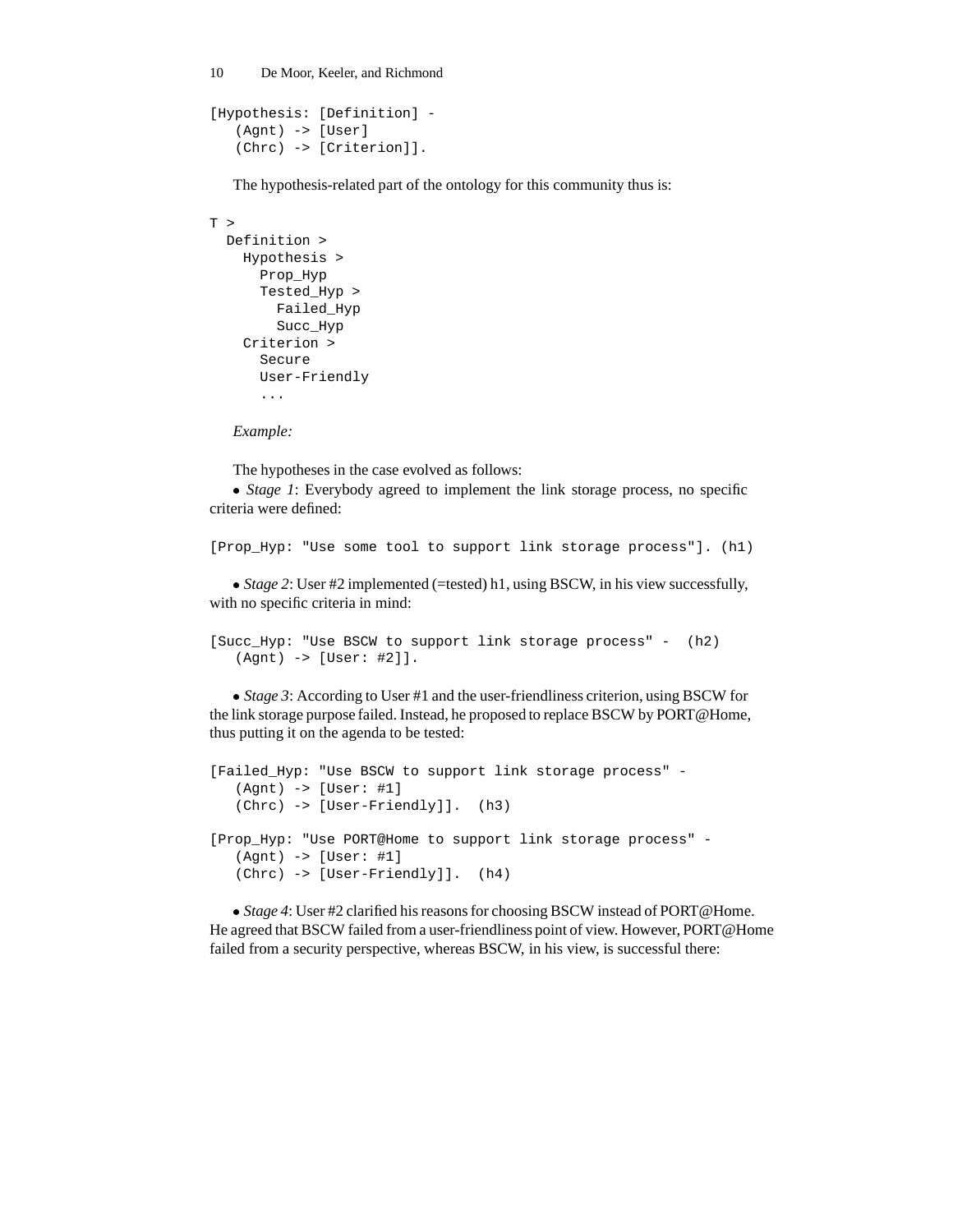```
[Failed_Hyp: "Use BSCW to support link storage process" -
   (Agnt) -> [User: #2]
   (Chrc) -> [User-Friendly]]. (h5)
[Failed_Hyp: "Use PORT@Home to support link storage process" -
   (Agnt) -> [User: #2]
   (Chrc) -> [Secure]]. (h6)
[Succ_Hyp: "Use BSCW to support link storage process" -
   (Agnt) -> [User: #2]
   (Chrc) -> [Secure]]. (h7)
```
**The Pragmatic Inquiry Process in RENISYS** The pragmatic inquiry process would be implemented in RENISYS as follows:

### **1. Abduction**

**–** *Hypothesis generation*

This stage can have different triggers: an individual user facing a breakdown, regular intervals, or the follow up of other inquiry processes that have reached their inductive (testing) stage. Hypotheses can be generated automatically (using some forms of graph expansion, for instance) or manually in informal discussion, as in the case example.

**–** *Hypothesis selection*

The selection of hypotheses is a key subprocess. The Peircean approach might include such notions as: select those hypotheses that are most natural, that are doable, that seem likely to create habits of value to the project, to individuals involved in it, to the community, etc. All this ought to conform to an "economy of research", thus to selection criteria.

The selection process goes as follows:

- Select the *personal viewpoints*, *criteria*, and *status* (e.g. proposed or tested) of the hypothesis that are of interest for the selection.
- Create one or more *selection graphs*
- *Project* these graphs onto the set of all hypotheses.
- *Interpret* projection results

For example: suppose that in stage  $(5)$  a new system manager is hired, whose priority is user-friendliness. We therefore should select all hypotheses that match with the user-friendliness criterion and have not been succesfully implemented yet: either proposed ones (still to be tested) or failed hypotheses (those that were tested, but failed, but, with extra effort might now be successfully implemented). We construct the following hypothesis *selection graphs*<sup>5</sup>.

<sup>5</sup> Note that the graphs mentioned throughout this paper are not presented to or created by the user in raw conceptual graph format. Many systems, like WebKB, allow for (pseudo)-natural language translation, for instance.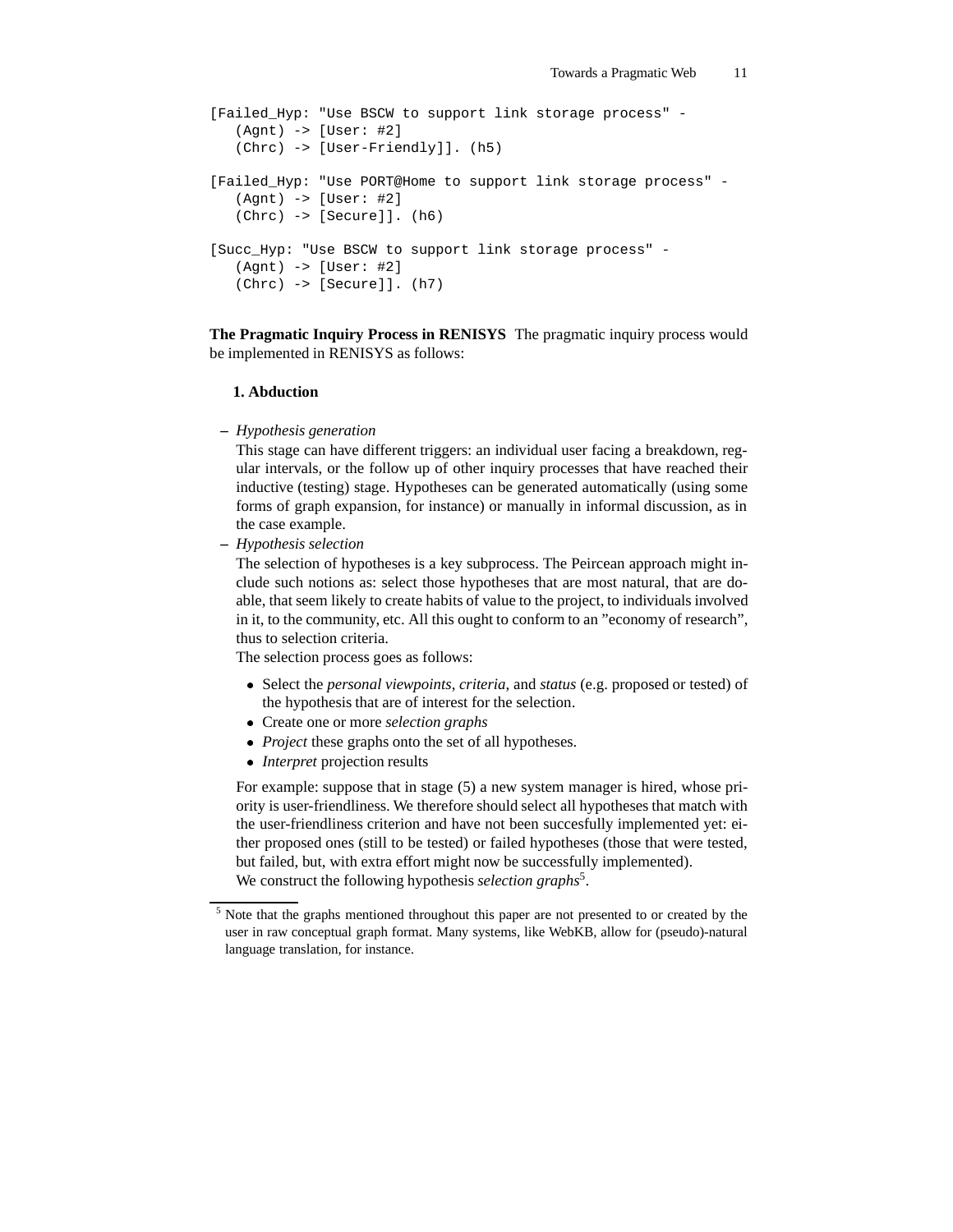```
[Prop_Hyp: [Definition] -
   (Chrc) -> [User-friendly]]. (s1)
[Failed_Hyp: [Definition] -
   (Chrc) -> [User-friendly]]. (s2)
```
We now project both s1 and s2 on the set of hypotheses H, resulting in set H', containing only the specializations of either selection graph:  $H = \{h3, h4, h5\}$ . When interpreting these specializations, Users #1 and #2 both agree that BSCW is not satisfactory from the user-friendliness point of view (h3,h5), and that the alternative proposed by User #1, namely only to use PORT@home and not BSCW for link storage purposes (h4) could work. User #2 therefore agrees that, in the current situation with extra development capacity, it may be useful to investigate if replacing BSCW by PORT@home for the purpose of link storage is more user-friendly. Therefore, hypothesis h4 is amended by adding User #2 as a supporter, and selected for testing:

```
[Prop_Hyp: "Use PORT@Home to support link storage process" -
      (Agnt) -> [User: #1,#2]
      (Chrc) -> [User-Friendly]]. (h4')
```
### **2. Deduction**

In the deduction stage, the selected hypotheses are extended by automatically joining them with *testing condition graphs*. These graphs describe properties to be investigated in the inductive (testing) process.

The formal notation of the selected hypothesis  $h4$ ' is<sup>6</sup>:

```
[Prop_Hyp: [State: [Req_Impl: #124] -
              (Inst) -> [Web_Server: #PORT@home]
              (Obj) -> [Workflow_Mapping: #67] -
                 (Part) -> [Link_Storage]
                 (Part) -> [Interaction]
                 (Part) -> [URL_Management]] -
   (Agnt) -> [Subject: {#1,#2}]
   (Chrc) -> [User-Friendly]]]. (h4')
```
This means that, from a user-friendliness point of view and in the eyes of both User #1 and #2, PORT@home is the required implementation for all link storage processes that make use of URL management facilities.

These definitions can be extended in the deduction stage, by joining them with relevant *testing condition graphs*. These conditions are to be joined with the selected hypothesis, so that key aspects are not overlooked in testing.

For example, the following testing condition graph says that any URL-management implementation must be tested for proper password management:

<sup>6</sup> see [4] for details of the structure of this *required implementation*-definition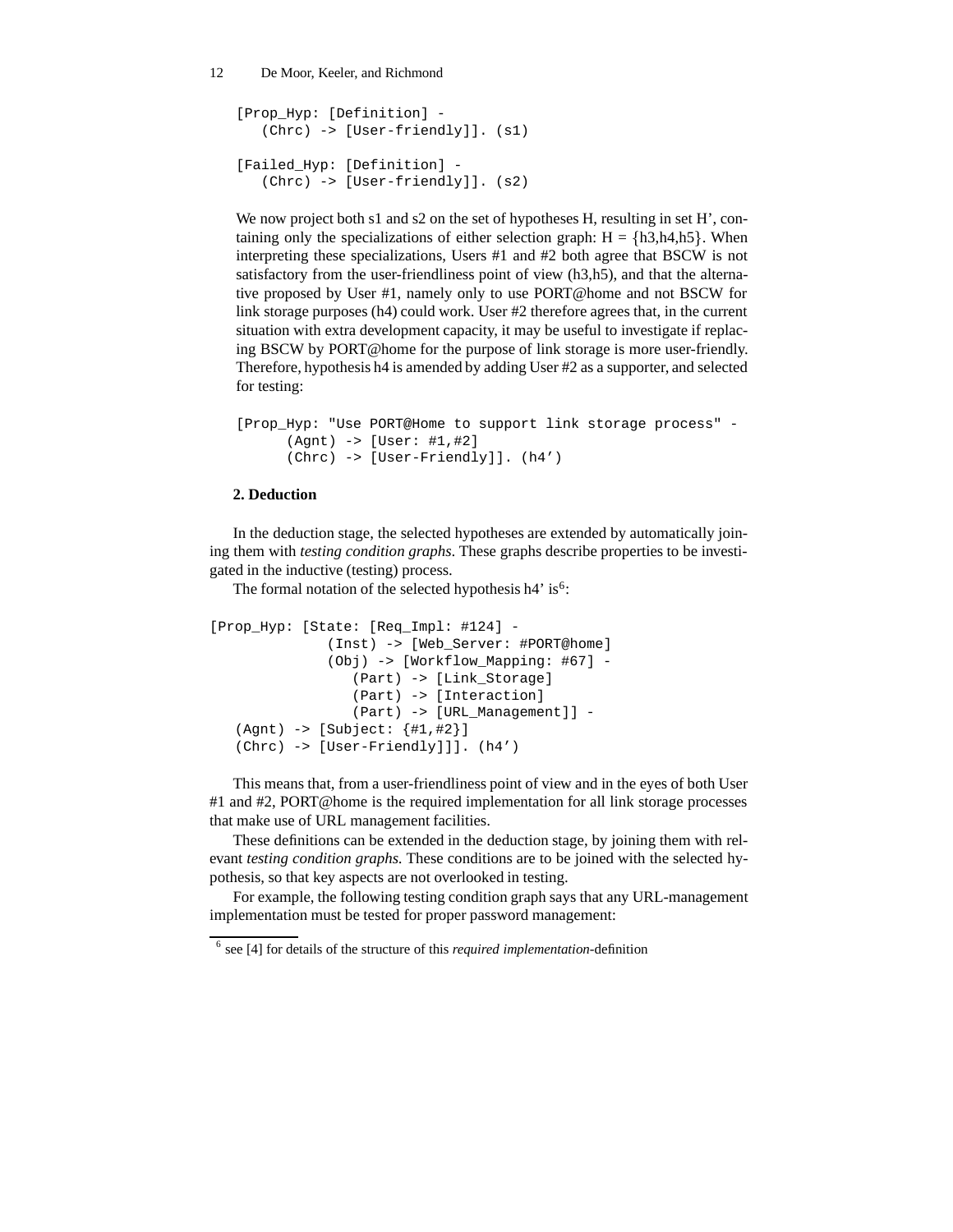```
[State: [Testing_Cond: #234] -
  (Obj) -> [URL_Management]
  (Chrc) -> [Password_Management]] (T1)
```
In the deduction stage, RENISYS tries to automatically join all testing condition graphs with the selected hypothesis. The join is tried on the object of the testing condition, in this case *URL-management*. Here, the join succeeds with T1 on h4', leading to the following definition to be tested in the induction stage<sup>7</sup>:

```
[Prop_Hyp: [State: [Req_Impl: #124] -
               (Inst) -> [Web_Server: #PORT@home]
               (Obj) -> [Workflow_Mapping: #67] -
                 (Part) -> [Link_Storage]
                 (Part) -> [Interaction]
                 (Part) -> [URL_Management] -
                             (Chrc) -> [Password_Management]
                              (Obj) <- [Testing_Cond: #234]]
  (Agnt) -> [Subject: #1,#2]
  (Chrc) -> [User-Friendly]]. (h4'')
```
#### **3. Induction**

The extended selected hypothesis is now empirically tested in the inductive stage by implementing the tool change.

In the case of h4", the developers know that PORT@home should be the new tool for link storage management, that the purpose of this change is user-friendliness, and that they must check that password management is taken care of sufficiently. Once the tool change has taken effect, the proposed hypothesis h4" can be evaluated by Users #1 and #2 and possibly other users in a conversation for specification [3]. If they agree that the change has been successful, then the status of Prop Hyp is changed into Succ Hyp. A new inquiry cycle can then start.

# **5 Conclusions**

In this paper, we presented a pragmatic method for community information systems development. We combined the existing RENISYS method for legitimate user-driven specification with pragmatic principles from Peircean theory. The PORT (Peirce Online Resource Testbed) project describes the link between theory and practice.

We put Peirce's theory of pragmatism into practice in two ways. First, by using his insights in self-organizing, purposeful communities. Second, by operationalizing, testing, and implementing his theories on pragmatic inquiry in an actual setting, the RENISYS method.

We demonstrated only a hint of the richness of Peirce's ideas here: a robust metamethod in which more refined insights can be integrated in the future, along with many

 $7$  Of course, many more criteria and testing conditions would be defined in a realistic complex development setting